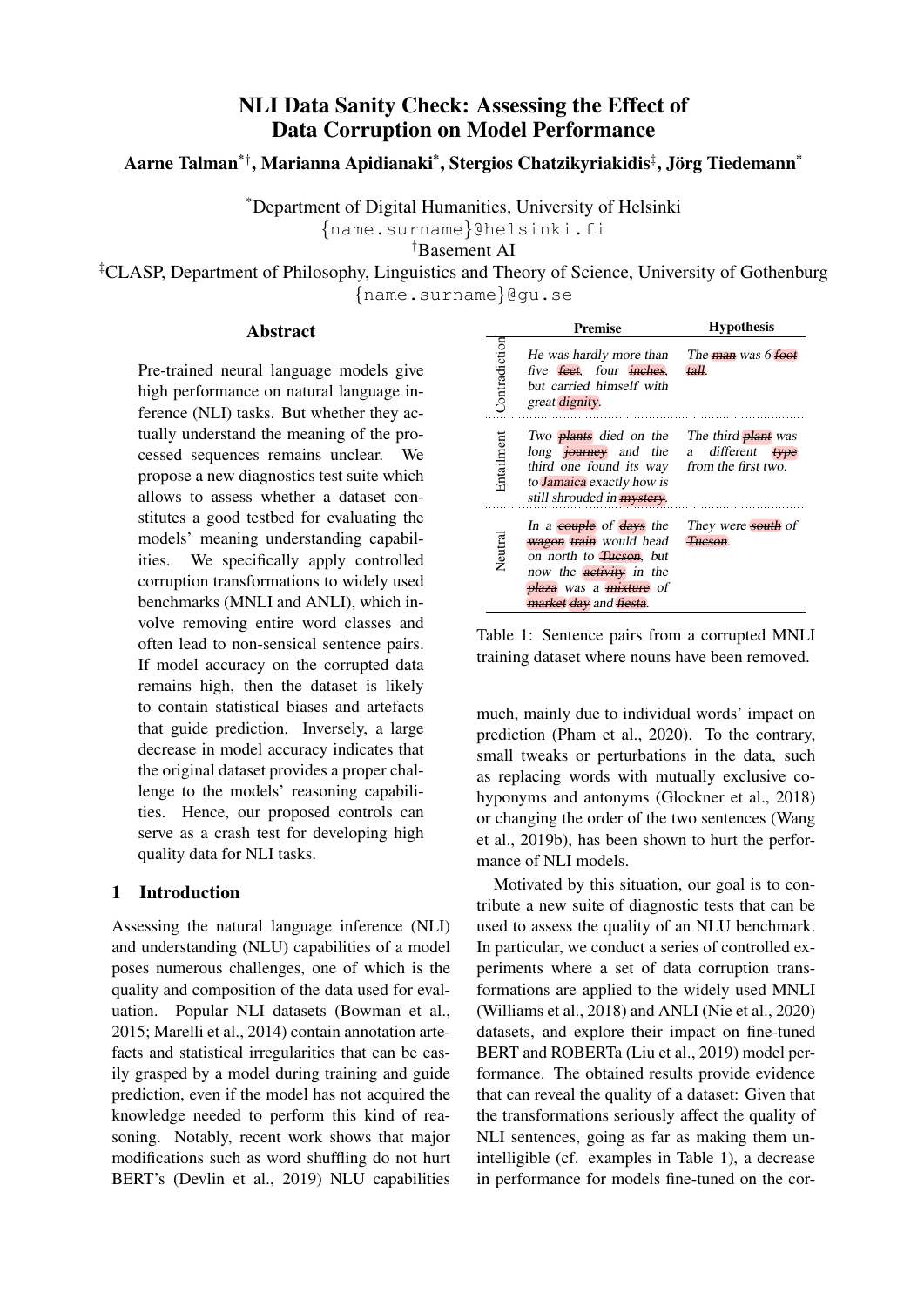rupted dataset would be expected. High performance would, instead, indicate the presence of biases and other artefacts in the dataset which guide models' predictions. This situation would be indicative of a low quality dataset, i.e. one we cannot rely upon to draw safe conclusions about a model's NLI capabilities.

Bringing in additional evidence to the debate on problematic NLI evaluation setups and how poorly they represent the real inference capabilities of the tested models, our proposed diagnostics allow to evaluate the quality of datasets by assessing how artefact and bias-free they are, and hence the extent to which they can be trusted for evaluating NLI models' language reasoning capabilities. We consider this step highly important for estimating the quality of existing benchmarks and interpreting model results accordingly, and for guiding the development of new datasets addressing inference and reasoning. We make our code and data available in order to promote the adoption of these diagnostic tests and facilitate their application to new datasets. $<sup>1</sup>$ </sup>

## 2 Related Work

A well-known problem of NLU evaluation benchmarks is that the proposed tasks are often solvable by simple heuristics (Hewitt and Liang, 2019). This is mainly due to the presence of linguistic biases in the datasets, which make prediction easy (Lai and Hockenmaier, 2014; Poliak et al., 2018). Notably, 90% of the hypotheses that denote a contradiction in the original SNLI dataset (Bowman et al., 2015) contain the verb *sleep* and its variants (*sleeping*, *asleep*) which serve to mark a contrast with an activity described in the premise (e.g., *My sister is playing*  $\rightarrow$  *My sister is sleeping*); while contradictions in SICK (Marelli et al., 2014) are often marked by explicit negation. This latter issue also exists in SNLI and MNLI as spotted by Gururangan et al. (2018), where negation is highly indicative of contradiction, and generic nouns (e.g., *animal*, *something*) of entailment. These grammatical or lexical cues are easily grasped by the models during training and help them correctly predict the relationship between two sentences, but this does not mean that the models are capable of performing this type of reasoning. Notably, due to these annotation artefacts and statistical irregularities, it is possible even for hypothesis-only NLI models (i.e. models that are fine-tuned only on the hypotheses without access to the premises) to make correct predictions (Poliak et al., 2018).

Recent work shows that state-of-the-art NLU models are not very sensitive to word order which, however, is one of the most important characteristics of a sequence (Pham et al., 2020). Specifically, performance of BERT-based classifiers fine-tuned on GLUE tasks (Wang et al., 2018) remains relatively high after randomly shuffling input words. This is mainly explained by the contribution of each individual word which remains unchanged after its context is shuffled. Superficial cues such as the sentiment of keywords in sentiment analysis, or the word level similarity between sentence pairs in NLI, allow BERT-based models to make correct decisions even when tokens are arranged in random orders, suggesting that many GLUE tasks are not really challenging them to understand the meaning of a sentence.

To the contrary, when simple heuristics do not suffice to solve the NLI task, NLI systems seem to be more prone to breaking. This is for example what happens when swapping the test and training datasets of different benchmarks (i.e. training on one NLI dataset and testing on an other) (Talman and Chatzikyriakidis, 2019). Wang et al. (2019b) report problems in performance when the premise and the hypothesis are swapped. The idea is that the label of contradicting or neutral pairs should remain the same in the case of a swap, in contrast to entailment pairs where a different label should be proposed after the swap. This would be expected because entailment is a directional relationship, while contradiction is symmetric.<sup>2</sup> Wang et al. (2019b) test various models with respect to this diagnostic and observe a a significant drop in performance (i.e. predicted labels change) when the contradicting and neutral pairs are swapped. The models' behaviour seems more reasonable when these are tested on the swapped entailment pairs, where all but one models correctly predict a different label. In the light of these results, the authors propose the swapping method as a sanity check for NLI models.

The low quality of existing datasets and the impressively high performance of NLI systems, as measured on these benchmarks, have sparked

<sup>1</sup>https://github.com/Helsinki-NLP/ nli-data-sanity-check

<sup>&</sup>lt;sup>2</sup>More explicitly, for contradiction, the idea is that when  $A \rightarrow \neg B$  (i.e. B contradicts A), then, by contraposition,

 $B \to \neg A$  also holds (A contradicts B).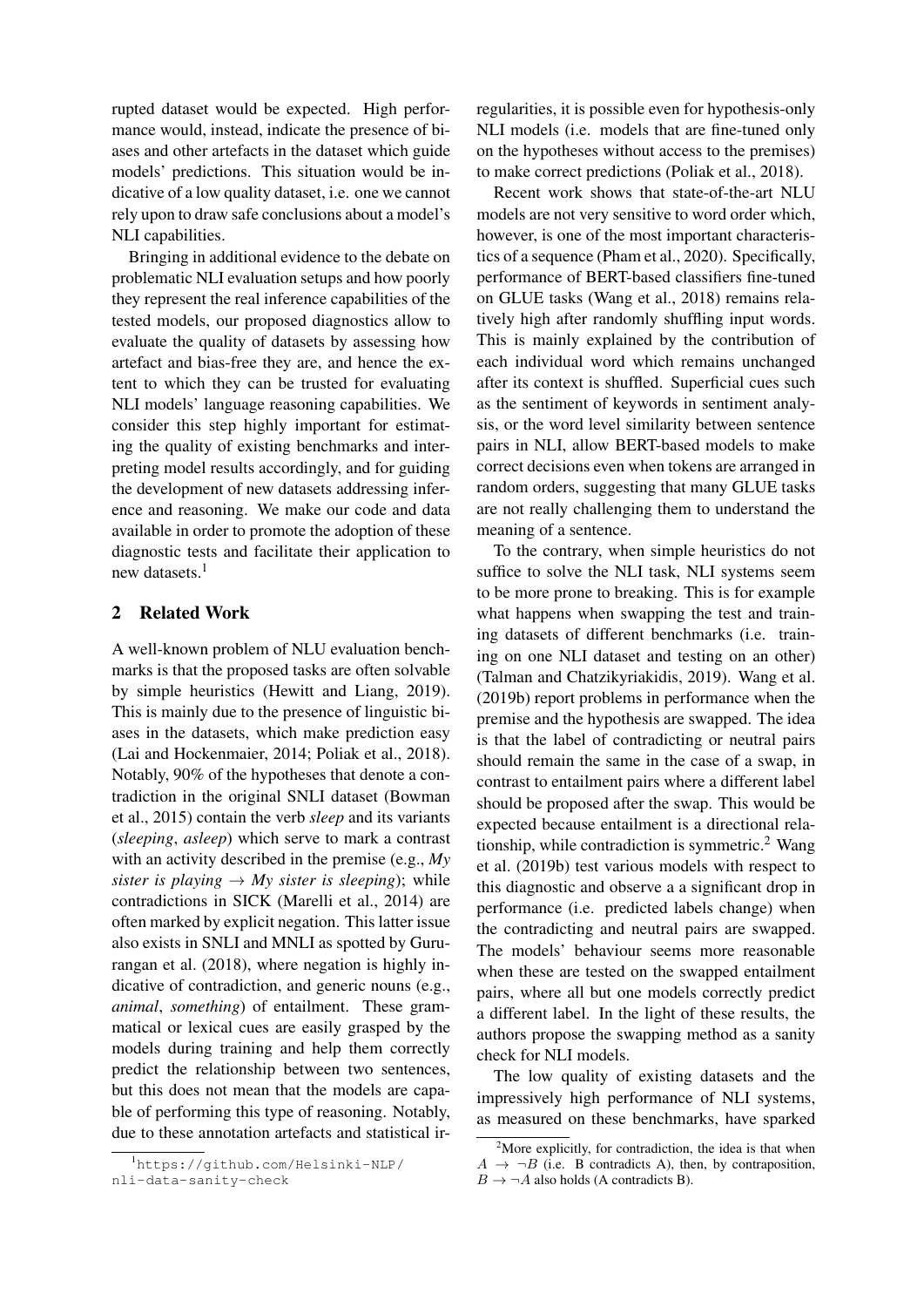a new research direction where the goal is to propose new more challenging and artefact-free datasets. The ANLI dataset, for example, was built precisely with the goal to eliminate annotation artefacts (Nie et al., 2020). The authors claim that this dataset is much less prone to annotation artefacts compared to previous benchmarks, as suggested by the lower prediction accuracy for models fine-tuned on the ANLI hypothesis-only dataset. Although there still seems to be space for improvement (accuracy is around 0.5, i.e. well above chance), the reported findings are promising. Specifically, the performance is lower than on the hypothesis-only SNLI/MNLI datasets, showing that the dataset contains less artefacts that can guide prediction. ANLI is thus a natural candidate to further test our hypotheses, as it claims to remedy for a number of the shortcomings of earlier NLI datasets.

Lessons learnt from previous work on designing reliable linguistic probing tasks (Hewitt and Liang, 2019) and the overfitting problems of NLI models discussed above, demonstrate the importance of systematic sanity checks like the ones we propose in this paper. Our dedicated control tasks specifically allow to determine whether a dataset triggers the models' reasoning capabilities or, instead, allows them to rely on statistical biases and annotation artefacts for prediction. We use the quality of the predictions made by models finetuned and tested on corrupted data as a proxy to evaluate data quality.

## 3 Datasets

## 3.1 The Multi-Genre NLI (MNLI) Corpus

We carry out our experiments on the Multi-Genre Natural Language Inference (MNLI) corpus (Williams et al., 2018). MNLI contains 433k human-written sentence pairs labeled as "entailment", "contradiction" and "neutral". The corpus includes sentence pairs from ten distinct genres of written and spoken English, $3$  making it possible to approximate a wide variety of ways in which

modern standard American English is used, and supplying a setting for evaluating cross-genre domain adaptation. All ten genres appear in the test and development sets, but only five are included in the training set. The MNLI development and test sets have been divided into "matched" and "mismatched": The former includes only sentences from the same genres found in the training data, and the latter includes sentences from the remaining genres not present in the training data. For our experiments, we use the development sets as our evaluation data since the annotated test sets are not publicly available.

## 3.2 The Adversarial NLI (ANLI) Corpus

The Adversarial NLI benchmark (ANLI) (Nie et al., 2020) was specifically designed to address some of the shortcomings of the previous NLI datasets. ANLI contains three datasets (rounds), R1, R2 and R3. Each dataset was collected using a human-and-model-in-the-loop approach, and they progressively increase in difficulty and complexity. The annotators were shown a context (premise) and a target label, and were asked to propose a hypothesis that would lead a model to miss-classify the label. For R1, the model that the annotators were asked to deceive was BERT-Large, while for R2 and R3, it was RoBERTa. For R3, the contexts were selected from a wider set of sources.<sup>4</sup> The corpus also includes label explanations provided by the annotators. Each round (R1- R3) contains training, development and test data.

ANLI is a relatively small dataset. R1 consists of only 16,946 training examples, 1,000 development and 1,000 test examples. R2 is slightly larger, it contains 45,460 training examples and the same number of development and test examples as R1. Finally, R3 contains 100,459 training examples and slightly larger development and test sets (1,200 each).

## 3.3 Systematic NLI Data Corruption

We create modified versions of the MNLI training and evaluation data by applying a set of controlled transformations to the original dataset. We call these two sets MNLI CORRUPT-TRAIN and CORRUPT-TEST, respectively. We specifically re-

<sup>&</sup>lt;sup>3</sup>MNLI text genres: Two-sided in person and telephone conversations (FACE-TO-FACE, TELEPHONE); content from public domain government websites (GOVERNMENT); letters from the Indiana Center for Intercultural Communication of Philanthropic Fundraising Discourse (LETTERS); the public report from the National Commission on Terrorist Attacks Upon the United States (9/11); non-fiction works on the textile industry and child development (OUP); popular culture articles (SLATE); travel guides (TRAVEL); short posts about linguistics for non-specialists (VERBATIM); FICTION.

<sup>&</sup>lt;sup>4</sup>The contexts for R1 and R2 consist of sentences retrieved from Wikipedia. In R3 the contexts are retrieved from Wikipedia, News (Common Crawl), fiction, The Children's Book Test (CBT), formal spoken text and procedural text extracted from WikiHow.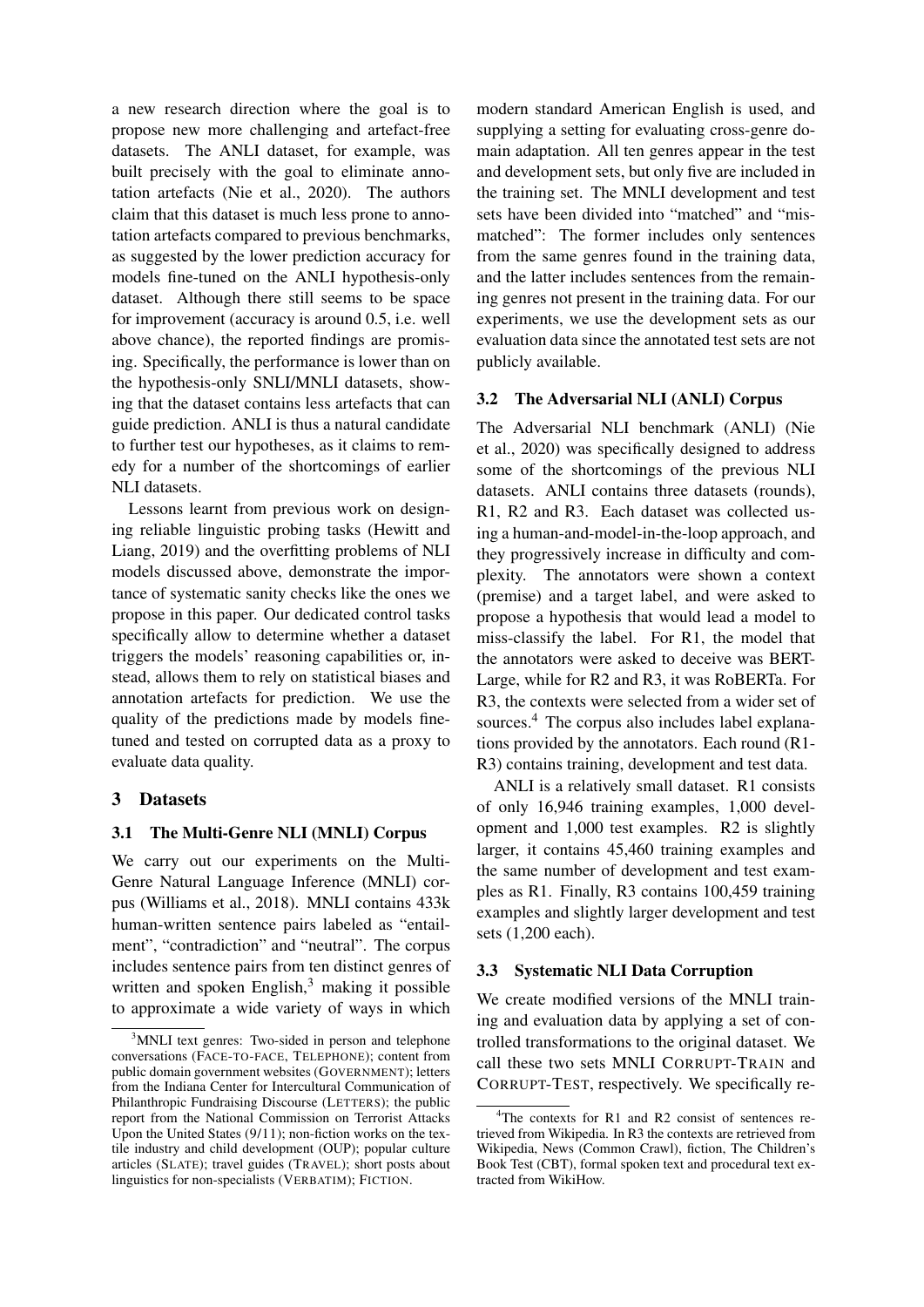move words of specific word classes after tagging the texts with universal part of speech (POS) tags using the NLTK library and the averaged perceptron tagger.<sup>5</sup> In the obtained MNLI-NOUN training dataset, for example, all nouns in the original MNLI training data have been removed. We furthermore create training data following the inverse process, i.e. keeping only words of specific classes and removing the others. For example, the NOUN+VERB dataset contains only nouns and verbs from the original MNLI sentences.

We similarly create the CORRUPT-TEST set by removing words of specific word classes from the MNLI-matched development dataset, or keeping these and removing the rest. Table 2 in the Appendix contains statistics about the training and evaluation datasets obtained after applying each transformation. Finally, we combine the original MNLI and the corrupted training datasets together. MNLI-ALLDROP contains the following training sets: MNLI (original), -NUM, -CONJ, - ADV, -PRON, -ADJ, -DET, -VERB, -NOUN.

We use ANLI as an example of a high quality dataset, and create ANLI-CORRUPT-TEST by applying all the -POS transformations on the ANLI test sets. Table 3 in the Appendix contains statistics about the different ANLI-CORRUPT-TEST datasets. To test the effect of corrupting the training data used in ANLI experiments (Nie et al., 2020), we also create a training set that consists of the SNLI, MNLI, FEVER and ANLI training data with all the occurrences of nouns removed (ANLI-CORRUPT-TRAIN).

We test the performance of BERT on the corrupted MNLI data, and that of RoBERTa on the corrupted ANLI data, and compare the results to those obtained using the original datasets. We expect models fine-tuned on corrupted data – where important information is missing and sentences often do not make sense – to perform poorly compared to the same models fine-tuned on the original data. High performance of models finetuned on these highly problematic data would indicate that the models leverage clues (biases and artefacts) that are present in the data, instead of performing reasoning operations. Inversely, low model performance would suggest that they are unable to reason using these corrupted data, and that the data do not contain artefacts that would guide prediction in this setting.

#### 4 Models

We use Google's original TensorFlow implementation $^{6}$  of the uncased 768-dimensional BERT model (BERT-base), a transformer model that learns representations via a bidirectional encoder (Devlin et al., 2019). BERT was pre-trained using a Masked Language Model (MLM or cloze) task where some percentage of the input tokens are masked at random, and the model needs to predict these masked tokens; and on a Next Sentence Prediction (NSP) task, where it receives pairs of sentences(A, B) as input and learns to predict if B follows A in the original document. Sentence B in (A, B) is 50% of the time the actual sentence that follows A, and 50% of the time it is a random sentence from the training corpus. NSP increases the model's ability to capture the relationship between two sentences, which is the core task in NLI and Question Answering.

Variants of the BERT model achieve very high performance on NLU tasks, surpassing the human baseline on GLUE (Wang et al., 2018) and reaching near-human performance on the challenging SuperGLUE dataset (Wang et al., 2019a). For each experiment, we fine-tune BERT for ten epochs on the original MNLI training dataset or its transformed versions described in Section 3, using a batch size of 100 (unless explicitly stated).

For the experiments on the ANLI benchmark, we apply the RoBERTa-large model, a variant of BERT which has much higher performance than BERT on the GLUE and SuperGLUE benchmarks.<sup>7</sup> We use the training and evaluation scripts provided by Nie et al. (2020). <sup>8</sup> We fine-tune the model for two epochs using a batch size of 16.

## 5 Evaluation

#### 5.1 CORRUPT-TRAIN and Original Test

We evaluate the performance of the BERT model when fine-tuned on each of the 14 training sets in MNLI CORRUPT-TRAIN. We measure the models' prediction accuracy on the original MNLI-

<sup>5</sup>https://www.nltk.org/.

<sup>6</sup>https://github.com/google-research/ bert

 $7$ The modifications in RoBERTa include training the model longer, with bigger batches, over more data and on longer sequences. The pre-training approaches has also been modified compared to BERT: The next sentence prediction objective is removed and dynamic masking is introduced. This results in different tokens being masked across training epochs.

<sup>8</sup>https://github.com/facebookresearch/ anli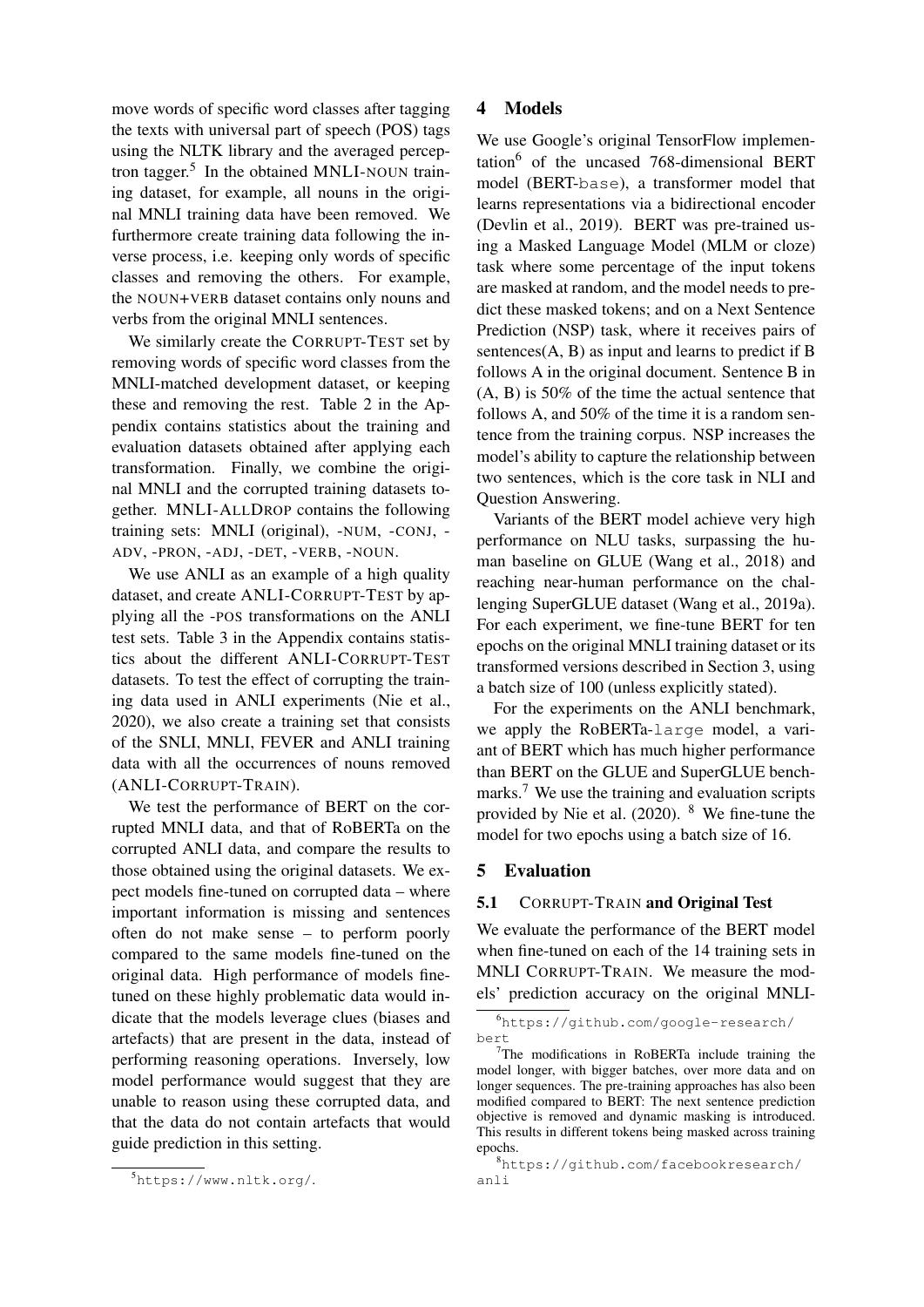| Data                  | CORRUPT-TRAIN | Δ        | CORRUPT-TEST | Δ        | <b>CORRUPT-TRAIN AND TEST</b> | Δ        |
|-----------------------|---------------|----------|--------------|----------|-------------------------------|----------|
| MNLI-NUM              | 82.37%        | $-1.37$  | 81.71%       | $-2.03$  | 81.87%                        | $-1.87$  |
| MNLI-CONJ             | 83.09%        | $-0.65$  | 82.75%       | $-0.99$  | 83.10%                        | $-0.64$  |
| <b>MNLI-ADV</b>       | 80.21%        | $-3.53$  | 72.41%       | $-11.33$ | 75.69%                        | $-8.05$  |
| <b>MNLI-PRON</b>      | 83.27%        | $-0.47$  | 81.98%       | $-1.75$  | 82.65%                        | $-1.09$  |
| MNLI-ADJ              | 81.67%        | $-2.07$  | 74.61%       | $-9.13$  | 76.44%                        | $-7.30$  |
| MNLI-DET              | 83.15%        | $-0.59$  | 79.29%       | $-4.44$  | 81.32%                        | $-2.42$  |
| <b>MNLI-VERB</b>      | 81.40%        | $-2.34$  | 73.96%       | $-9.78$  | 76.30%                        | $-7.44$  |
| MNLI-NOUN             | 80.72%        | $-3.02$  | 69.80%       | $-13.94$ | 73.38%                        | $-10.35$ |
| <b>MNLI-NOUN-PRON</b> | 79.74%        | $-4.00$  | 68.41%       | $-15.33$ | 72.14%                        | $-11.60$ |
| NOUN+PRON+VERB        | 72.55%        | $-11.19$ | 54.59%       | $-29.15$ | 62.18%                        | $-21.56$ |
| NOUN+ADV+VERB         | 67.58%        | $-16.16$ | 62.58%       | $-21.16$ | 67.58%                        | $-16.16$ |
| NOUN+VERB             | 71.14%        | $-12.60$ | 52.90%       | $-30.84$ | 61.31\%                       | $-22.43$ |
| NOUN+VERB+ADJ         | 75.54%        | $-8.20$  | 61.90%       | $-21.84$ | 68.20%                        | $-15.54$ |
| NOUN+VERB+ADV+ADJ     | 79.81%        | $-3.93$  | 71.81%       | $-11.93$ | 76.29%                        | -7.45    |

Table 2: Prediction accuracy (%) for the BERT-base model fine-tuned on CORRUPT-TRAIN and tested on the original MNLI-matched evaluation (dev) set (columns 2 and 3); fine-tuned on the original MNLI data and tested on CORRUPT-TEST; fine-tuned on CORRUPT-TRAIN and tested on CORRUPT-TEST (columns 6 and 7). The delta shows the difference in accuracy compared to the model fine-tuned on the original MNLI training set and evaluated on the MNLI-matched development set (83.74%).

matched development dataset, which serves as our test set. The results given in the first column of Table 2 show that removing all the occurrences of a specific word class from the MNLI training data has a surprisingly low impact on BERT's performance, which remains high. As expected, the biggest decrease is observed when content words are removed, with adverbs having the largest impact (-3.53), followed by nouns (-3.02) and verbs (-2.34). Interestingly, the number of nouns is 4.5 times higher than the number of adverbs in the dataset, suggesting that the latter have a larger impact on NLI prediction. The small drop in accuracy observed across the board is, however, highly surprising. Arguably, sentences with nouns removed make very little sense to humans (cf. Table 1).<sup>9</sup> The observed high performance of BERT on these problematic data might be due to the knowledge about gap filling and Next Sentence Prediction acquired by the model during pre-training, which it can still leverage and combine with other cues in the training and test data for prediction.

## 5.2 Evaluation on CORRUPT-TEST

Models fine-tuned on original data. We evaluate the performance of the BERT model finetuned on the original MNLI training data, on our CORRUPT-TEST data. The middle columns of Table 2 show the experimental results on the different CORRUPT-TEST datasets, and the difference (delta) from the results on the original (unmodified) MNLI-matched development set.

We observe a similar pattern as in the previous experiment. Removing content words (nouns, verbs and adverbs) has the strongest impact on model accuracy, whereas eliminating conjunctions and numerals has only a small impact on the results. The decrease in prediction accuracy observed in this setting is more important than in the evaluation of models fine-tuned on CORRUPT-TRAIN and tested on unmodified data. Nevertheless, the fact that BERT can still predict the correct label with fairly high accuracy in cases where all the nouns or verbs are removed is surprising, since these transformations often lead to almost unintelligible sentence pairs (cf. examples in Table 1 in the paper and Table 1 in the Appendix). Since inference in such non-sensical sentences cannot rely on meaning, our explanation for the models' performance is that they leverage other clues and biases that remain in the sentences after corruption for prediction. Note that the models tested in this setting were fine-tuned on the original MNLI data. We believe that during this stage the model acquires knowledge about possible sequence pairs, including the artefacts and other clues therein.

Models fine-tuned on CORRUPT-TRAIN. We evaluate the performance of BERT models finetuned on CORRUPT-TRAIN, on CORRUPT-TEST. The results of these experiments are shown in the last two columns of Table 2. We observe again a similar pattern in terms of relative importance of the different word classes, with content words having the biggest impact. What is definitely

 ${}^{9}$ Cf. Table 1 in the Appendix for examples of corrupted sentence pairs from the MNLI-NOUN test set for which BERT has made a correct prediction.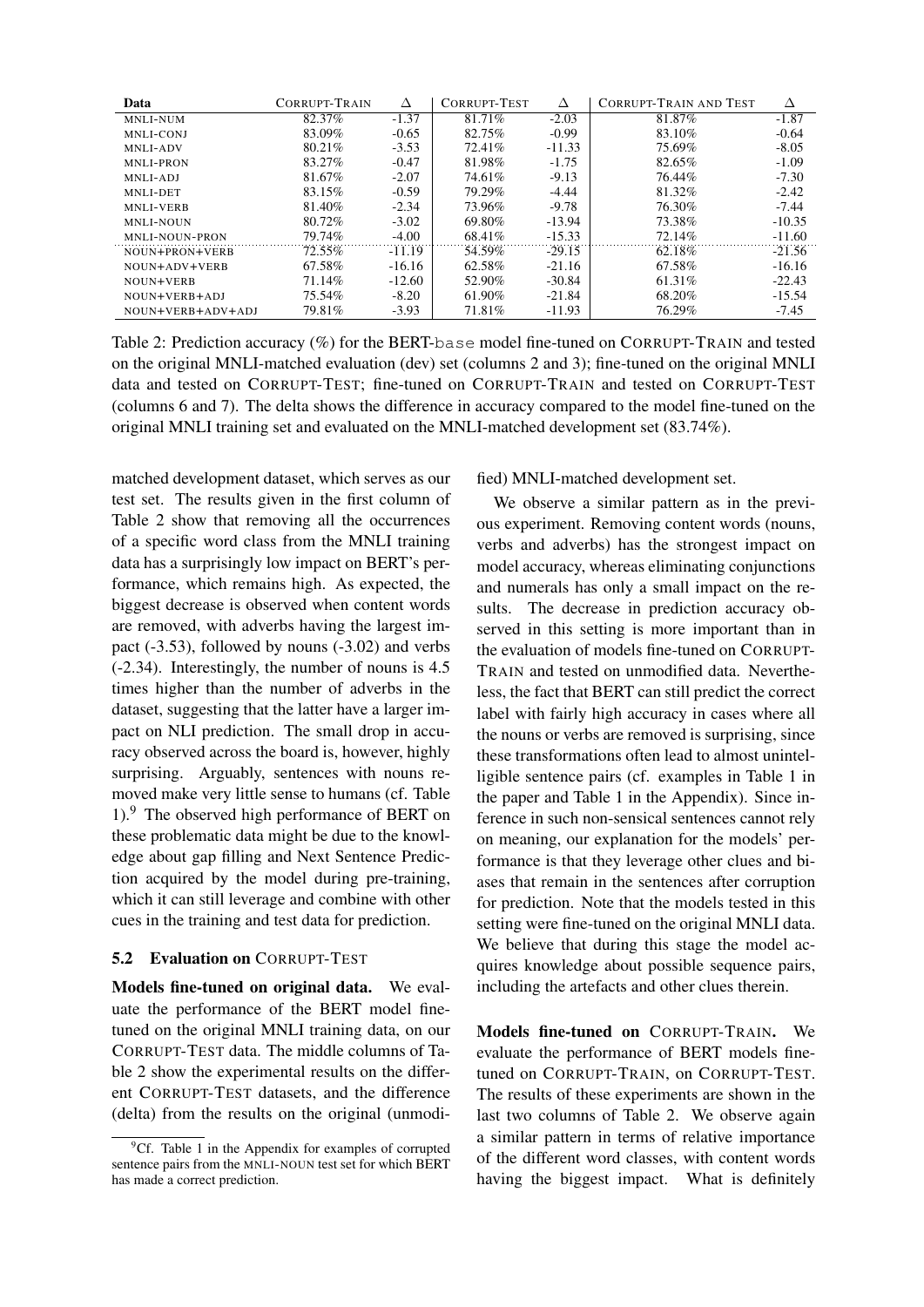| <b>Training Data</b> | <b>MNLI-matched</b> (dev) | <b>MNLI-mismatched (dev)</b> |
|----------------------|---------------------------|------------------------------|
| <b>MNLI</b>          | 83.74%                    | 83.76%                       |
| <b>MNLI-ALLDROP</b>  | 84.09%                    | 84.30%                       |

Table 3: Comparison of prediction accuracy (%) for BERT-base models fine-tuned on the original MNLI training set and on MNLI-ALLDROP, and tested on the original MNLI evaluation (dev) sets.

| Data             | <b>CORRUPT-TEST R1</b> |         | <b>CORRUPT-TEST R2</b> |         | CORRUPT-TEST R3 |         |
|------------------|------------------------|---------|------------------------|---------|-----------------|---------|
| ANLI-CONJ        | 70.2%                  | $-3.6$  | 49.0%                  | 0.1     | $46.5\%$        | 2.1     |
| <b>ANLI-PRON</b> | 69.6%                  | $-4.2$  | 49.7%                  | 0.8     | 45.0%           | 0.6     |
| <b>ANLI-DET</b>  | 69.5%                  | $-4.3$  | $49.4\%$               | 0.5     | 45.0%           | 0.6     |
| ANLI-ADV         | $67.1\%$               | $-6.7$  | 49.6%                  | 0.7     | 43.8%           | $-0.6$  |
| ANLI-ADJ         | $60.2\%$               | $-13.6$ | $45.1\%$               | $-3.8$  | 45.0%           | 0.6     |
| <b>ANLI-NUM</b>  | 58.7%                  | $-15.1$ | 43.8%                  | $-5.1$  | $45.1\%$        | 0.7     |
| <b>ANLI-VERB</b> | 54.6%                  | $-19.2$ | 44.7%                  | $-4.2$  | 39.3%           | $-5.1$  |
| <b>ANLI-NOUN</b> | 43.7%                  | $-30.1$ | 36.0%                  | $-12.9$ | 32.4%           | $-12.0$ |

Table 4: Prediction accuracy (%) for the RoBERTa-large model on the CORRUPT R1, R2 and R3 test sets. Delta shows the difference in accuracy compared to the state-of-the-art results reported by Nie et al. (2020) on the original test sets, R1: 73.8%, R2: 48.9% and R3: 44.4%.

surprising in this case is that the drop in performance is smaller than the one observed for the models trained on the original data and tested on CORRUPT-TEST, suggesting that the model relies on data artefacts even more in this setting.

## 5.3 MNLI-ALLDROP Evaluation

Motivated by the small decrease in prediction accuracy observed when removing specific word classes from the training data (cf. Section 5.1), we also fine-tune the model on a large dataset combining the different CORRUPT-TRAIN sets and the original MNLI training set. The BERT fine-tuning code is shuffling the provided examples, so our goal here is to explore whether seeing sentence pairs where words of different classes are missing (e.g., sentences without verbs following sentences that contain no nouns) confuses the model.

The results of this experiment are shown in Table 3. They indicate that removing occurrences of different word classes from the sentences during training can act as a regularisation technique and, hence improve the model performance. We observe a small increase (+0.35) when evaluated on the original MNLI-matched development data, and an increase of 0.56 when evaluated on the original MNLI-mismatched development data.

#### 5.4 Evaluating on ANLI

In order to demonstrate that systematic data corruption can be a useful diagnostic for evaluating benchmark quality, we conduct additional experiments on the ANLI test set (Nie et al., 2020). The results for the RoBERTa-large model finetuned on the original training sets and evaluated on CORRUPT-TEST R1, R2 and R3 data are given in Table 4.

As expected, we observe a clear drop in accuracy for the datasets where content-bearing words are removed (-NOUNS, -VERBS), and a relatively small drop when function words are missing (- CONJ, -DET), but only in R1. However, the fact that accuracy on the R2 and R3 datasets improves after some corruption transformations are applied (ANLI-PRON, -CONJ, -DET) is an interesting finding. A possible explanation is that as the sentences (especially the premises) are much longer in ANLI compared to other NLI datasets, removing non-content-bearing words makes it easier for the model to grasp the essential information for making correct predictions. The large drop in accuracy when nouns and verbs are removed supports our hypothesis regarding the superior quality of the ANLI corpus compared to MNLI, suggesting that the dataset contains less artefacts on which the model can base prediction after corruption.

We also compare the results reported by Nie et al. (2020) for the RoBERTa-large model to the ones obtained with the model fine-tuned on the ANLI-NOUN training set.<sup>10</sup> We measure the model's prediction accuracy on the original R1, R2 and R3 test sets, and report the results in Table 5. The drop in prediction accuracy is significantly larger than that observed on the MNLI data. Hence, the data corruption procedure reveals the

<sup>&</sup>lt;sup>10</sup>This corresponds to MNLI+SNLI+FEVER+ANLI with all nouns removed.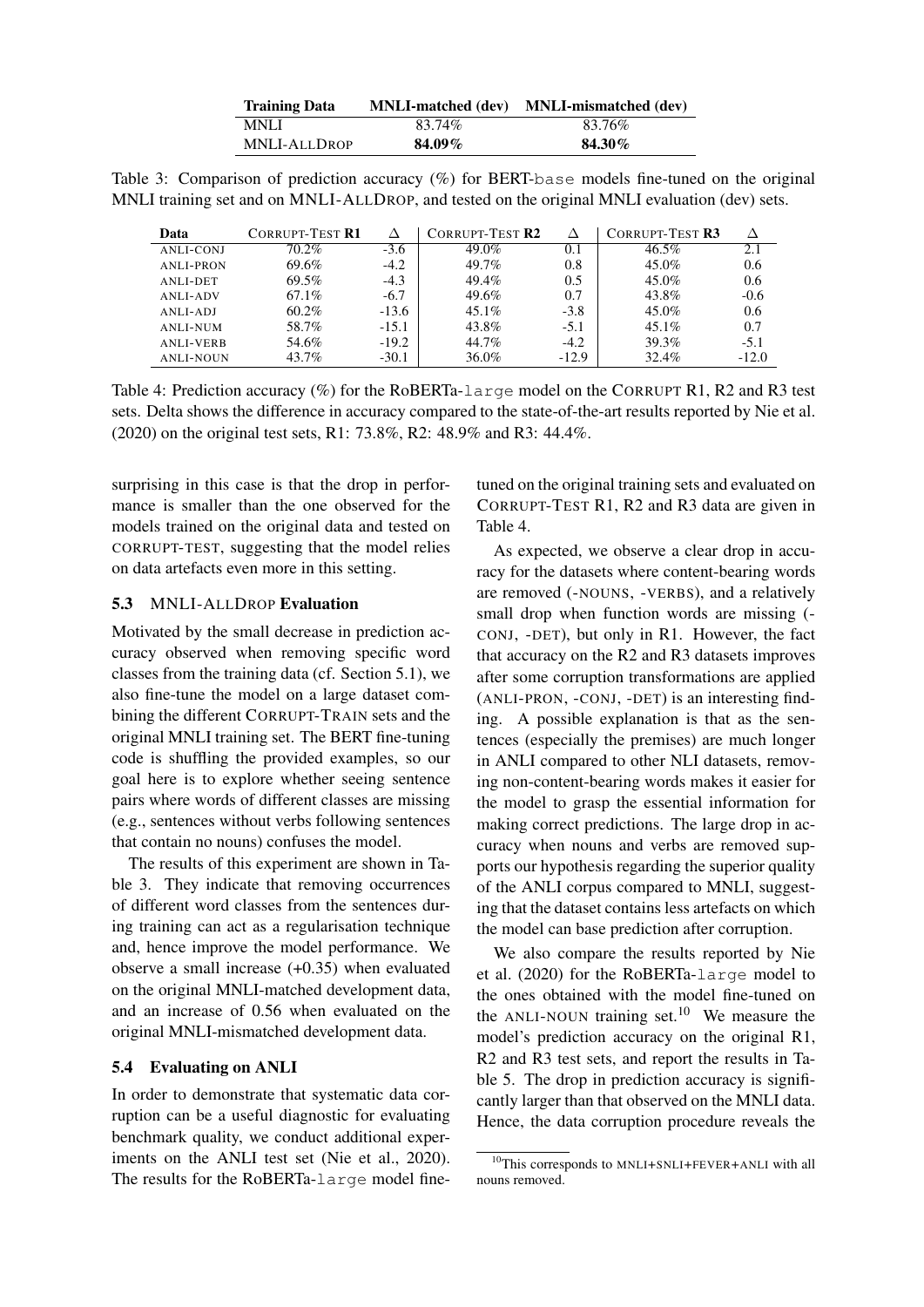| <b>Training data</b> | -R1   | R2       | R3    |
|----------------------|-------|----------|-------|
| ANLI.                | 73.8% | 48.9%    | 44.4% |
| <b>ANLI-NOUN</b>     | 57.6% | $40.3\%$ | 41.0% |

Table 5: Prediction accuracy (%) for RoBERTalarge on the ANLI-NOUN dataset. Comparison to the results of Nie et al. (2020) on the original ANLI dataset. ANLI contains MNLI, SNLI, FEVER and ANLI.

improved quality of the ANLI data set as a benchmark for NLU. However, the fact that the model is able to predict the correct label with 57.6% accuracy for ANLI R1 highlights that even with this dataset the model learns some factors from the data that it is able to use when predicting the label for a pair, even when the training sentences do not make much sense. These results further demonstrate the importance of carefully running diagnostics such as ours to assess the use of a new benchmark in NLU tasks.

## 6 Discussion

The question of whether current state-of-the-art neural network models that beat human performance in NLU tasks actually understand language is currently much debated. Our proposed corruption transformations often lead to sentences that make very little sense. Nevertheless, we observe that BERT performs surprisingly well in these experiments. This indicates that rather than understanding the meaning of the sentences and the semantic relationship between them, the models are able to pick up on other cues from the data that allow them to make correct predictions.

Our proposed diagnostics tests are useful devices for assessing the quality of a dataset as a testbed for evaluating models' language understanding capabilities. In our experiments, they demonstrate the superior quality of a NLI dataset (ANLI) over another (MNLI). We test this finding in an additional experiment where we apply the word shuffling mechanism of Pham et al. (2020) on the ANLI data, which was shown to not deteriorate BERT-based model performance on the GLUE tasks. Our results in Table 6 show that this procedure significantly hurts model accuracy on ANLI, and bring in additional evidence supporting the superior quality of this dataset over MNLI (which is part of the GLUE benchmark).

Our test suite can be seen as an additional "crash test" for assessing the quality of bench-

| <b>Test set</b> | R1       | R2       | R3       |
|-----------------|----------|----------|----------|
| <b>ANLI</b>     | 73.8%    | 48.9%    | $44.4\%$ |
| ANLI-SHUFFLE-n1 | $35.5\%$ | 33.8%    | 36.0%    |
| ANLI-SHUFFLE-n2 | $45.4\%$ | 39.8%    | 37.1%    |
| ANLI-SHUFFLE-n3 | $49.4\%$ | $40.7\%$ | 38.4%    |

Table 6: Prediction accuracy (%) for RoBERTalarge after word shuffling (Pham et al., 2020). Comparison to results obtained on the original ANLI dataset (Nie et al., 2020). The ANLI-SHUFFLE-n1/n2/n3 test sets contain shuffled ngrams, with  $n = \{1, 2, 3\}$  respectively.

mark datasets that address common-sense reasoning. It falls in the same line as work that highlighted problems of earlier datasets and resulted in the creation of ANLI. Our proposition can be part of a good methodology for building future NLI datasets. The multi-faceted nature of the problems that exist in current NLI datasets makes research that investigates these issues very important; the more the diagnostic tests we have, the more reliable the datasets will hopefully get. The fact that one type of testing (hypothesis only, word shuffling or word class dropping) does not eliminate all problems present in the datasets, highlights the need for a variety of diagnostic devices addressing different phenomena.

We propose the following set of diagnostics as the minimum sanity check when developing new NLI datasets:

- Hypothesis only baseline (Gururangan et al., 2018; Poliak et al., 2018)
- Word-order shuffling (Pham et al., 2020)
- Swapping premises and hypotheses (Wang et al., 2019b)
- Word class dropping (our proposed diagnostics)

Returning to the specific findings of this paper, we performed an additional set of analysis aimed at identifying what the observed, relatively small, impact of the proposed modifications is due to. We explore whether the drop in performance can be explained by the (smaller or larger) number of tokens pertaining to the word class being removed. As can be seen in Figure 1, where we compare the accuracy of BERT and the number of tokens removed from the training data in each setting, this factor does not explain the obtained results. For example, there are only 492,895 occur-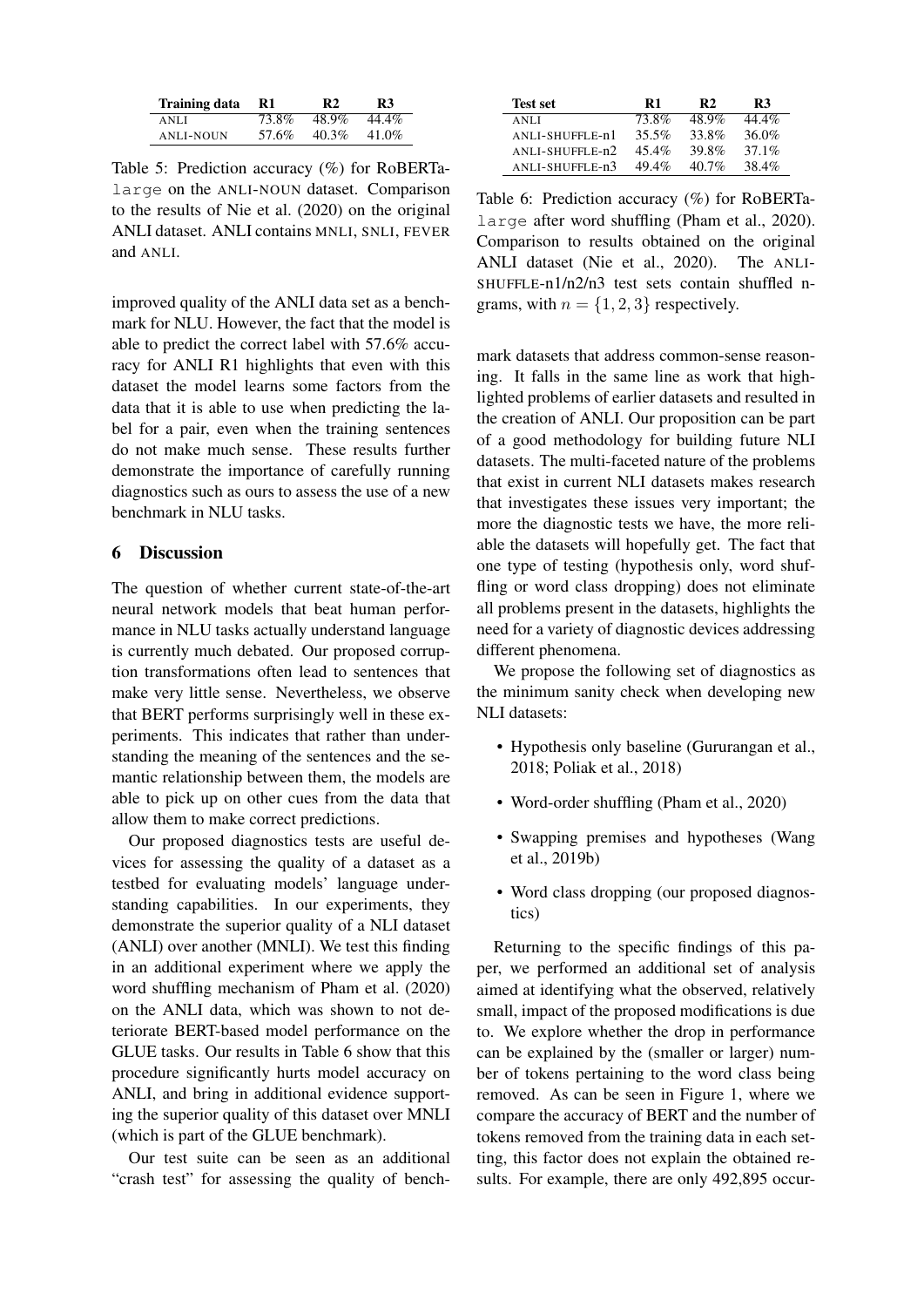

Figure 1: Comparison of BERT-base model Accuracy vs Tokens removed. The model is finetuned on the MNLI training data with instances of a specific word class removed, and evaluated on the original MNLI-matched development data.

rences of adverbs removed from the training set, but the delta to the original result is the highest (-3.53 points), whereas removing 886,966 determiners has only a small impact on accuracy (-0.59 points). This plot demonstrates the important role of content words in NLI prediction.

Zhou and Bansal (2020) have shown that high lexical overlap between premises and hypotheses can guide models' predictions. We thus explore the extent to which our results can be explained by the amount of lexical overlap in the CORRUPT-TEST sets. We measure lexical overlap by counting the tokens shared by the premise and the hypothesis in a sentence pair. The orange bars in the plot in Figure 2 show the amount of lexical overlap between premises and hypotheses (% calculated over the total number of examples) in the original MNLI and the CORRUPT-TEST test sets. The blue bars show the prediction accuracy obtained by BERT fine-tuned on the original MNLI data when evaluated on each test set. We observe that although there is a decrease in lexical overlap in some test sets (e.g., in MNLI-NOUN), there is no clear correlation between lexical overlap and accuracy, which suggests that the model picks up on other cues that remain in the corrupted sentences for prediction.

## 7 Conclusion

We propose a novel diagnostics suite for assessing the quality of datasets used for NLI model training and evaluation. We show that data corruption is an efficient way to estimate dataset quality and their



Figure 2: Comparison of model accuracy and lexical overlap in the original MNLI test and the CORRUPT-TEST sets. The models are fine-tuned on the original MNLI training data.

potential to reflect the real language understanding capabilities of the models. Our results on the MNLI and ANLI datasets show that our methodology can successfully identify datasets of high or low quality, i.e. whether a dataset triggers models' reasoning potential or rather allows them to rely on cues and other statistical biases for prediction. Our proposed tests can be used for assessing the quality of existing benchmarks used by the community and interpreting the results accordingly, and also to guide the development of new datasets addressing reasoning tasks. In this latter case, data corruption would serve to identify whether a dataset construction methodology and the adopted annotation guidelines are on the correct track.

Lastly, although it would be interesting to compare a larger number of architectures, we leave this comparison for future work due to lack of space and also in order to not confuse the reader, given the large number of settings where experiments are conducted. We also focus in this paper on the MNLI and ANLI datasets, since our main concern is to cover as many corruption settings as possible. Extending the current work to other models and NLU datasets is a natural next step for future research. We have made our code available to promote research in this direction.<sup>11</sup> Additionally, since the present work leaves open questions as regards the factors behind the high performance observed on the corrupted datasets, we plan to more thoroughly investigate the cues and artefacts on which the models rely and which allow them to

<sup>11</sup>https://github.com/Helsinki-NLP/ nli-data-sanity-check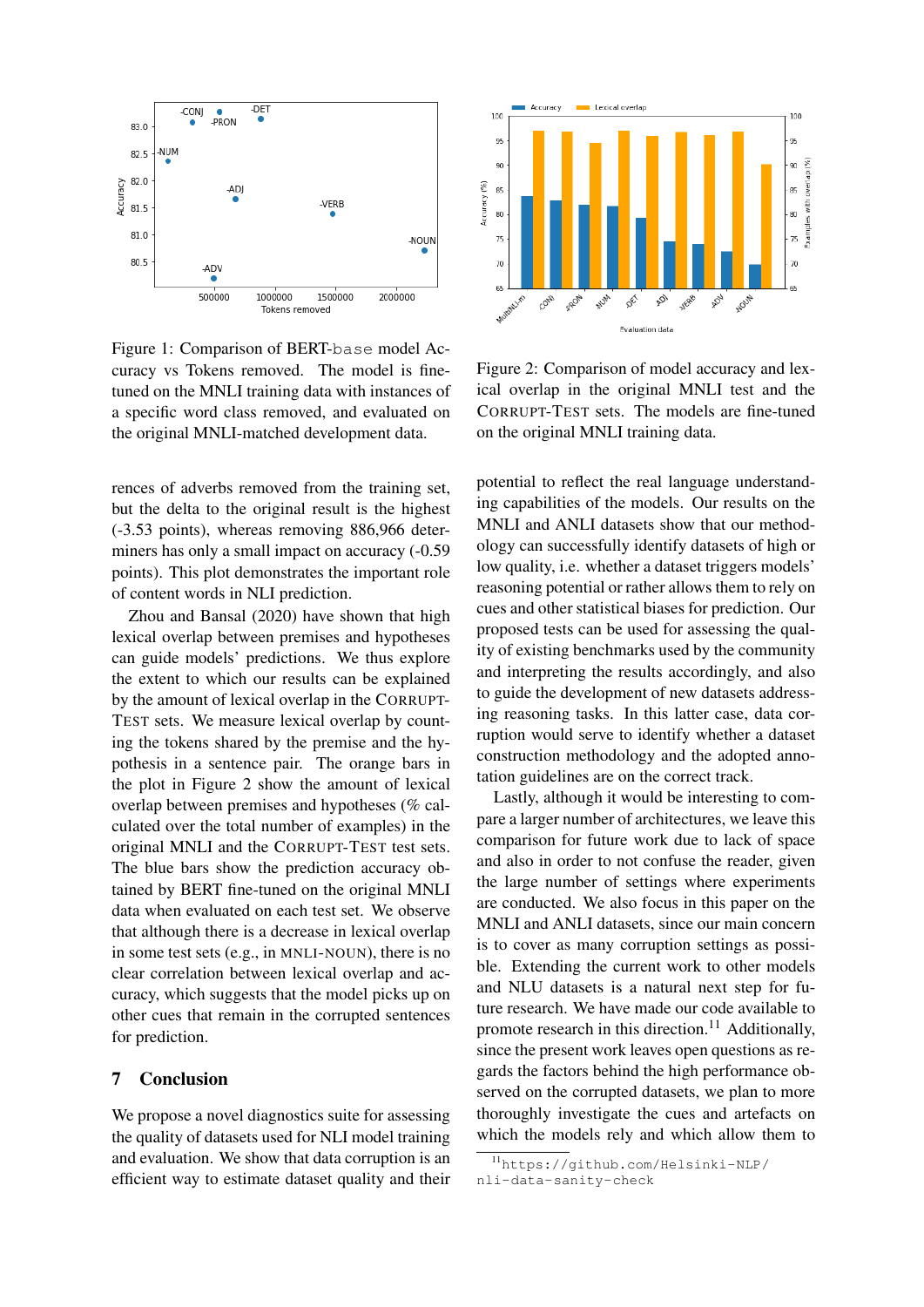perform well in these tasks.

## Acknowledgments



Marianna Apidianaki and Jörg Tiedemann are supported by the FoTran project, funded by the European Research Council (ERC) under the European Union's Horizon 2020 research and innovation programme (grant agreement no. 771113). Stergios

Chatzikyriakidis is supported by grant 2014-39 from the Swedish Research Council, which funds the Centre for Linguistic Theory and Studies in Probability (CLASP) in the Department of Philosophy, Linguistics, and Theory of Science at the University of Gothenburg. We thank the reviewers for their thoughtful comments and valuable suggestions.

## References

- Samuel R. Bowman, Gabor Angeli, Christopher Potts, and Christopher D. Manning. 2015. https://doi.org/10.18653/v1/D15-1075 A large annotated corpus for learning natural language inference. In *Proceedings of EMNLP*, pages 632–642, Lisbon, Portugal.
- Jacob Devlin, Ming-Wei Chang, Kenton Lee, and Kristina Toutanova. 2019. https://doi.org/10.18653/v1/N19-1423 BERT: Pre-training of deep bidirectional transformers for language understanding. In *Proceedings of the 2019 Conference of the North American Chapter of the Association for Computational Linguistics: Human Language Technologies, Volume 1 (Long and Short Papers)*, pages 4171–4186, Minneapolis, Minnesota. Association for Computational Linguistics.
- Max Glockner, Vered Shwartz, and Yoav Goldberg. 2018. Breaking nli systems with sentences that require simple lexical inferences. In *Proceedings of ACL*.
- Suchin Gururangan, Swabha Swayamdipta, Omer Levy, Roy Schwartz, Samuel Bowman, and Noah A. Smith. 2018. Annotation Artifacts in Natural Language Inference Data. In *Proceedings of NAACL: HLT*, pages 107–112, New Orleans, Louisiana.
- John Hewitt and Percy Liang. 2019. Designing and Interpreting Probes with Control Tasks. In *Proceedings of EMNLP-IJCNLP*, pages 2733–2743, Hong Kong, China.
- Alice Lai and Julia Hockenmaier. 2014. https://doi.org/10.3115/v1/S14-2055 Illinois-LH: A Denotational and Distributional Approach to

Semantics. In *Proceedings of the 8th International Workshop on Semantic Evaluation (SemEval 2014)*, pages 329–334, Dublin, Ireland.

- Yinhan Liu, Myle Ott, Naman Goyal, Jingfei Du, Mandar Joshi, Danqi Chen, Omer Levy, Mike Lewis, Luke Zettlemoyer, and Veselin Stoyanov. 2019. http://arxiv.org/abs/1907.11692 Roberta: A robustly optimized bert pretraining approach.
- Marco Marelli, Stefano Menini, Marco Baroni, Luisa Bentivogli, Raffaella Bernardi, and Roberto Zamparelli. 2014. A SICK cure for the evaluation of compositional distributional semantic models. In *Proceedings of LREC*, pages 216–223, Reykjavik, Iceland.
- Yixin Nie, Adina Williams, Emily Dinan, Mohit Bansal, Jason Weston, and Douwe Kiela. 2020. https://doi.org/10.18653/v1/2020.acl-main.441 Adversarial NLI: A new benchmark for natural language understanding. In *Proceedings of the 58th Annual Meeting of the Association for Computational Linguistics*, pages 4885–4901, Online. Association for Computational Linguistics.
- Thang M. Pham, Trung Bui, Long Mai, and Anh Nguyen. 2020. Out of Order: How important is the sequential order of words in a sentence in Natural Language Understanding tasks? *arXiv preprint arXiv:2012.15180*.
- Adam Poliak, Jason Naradowsky, Aparajita Haldar, Rachel Rudinger, and Benjamin Van Durme. 2018. Hypothesis only baselines in natural language inference. In *Proceedings of the Seventh Joint Conference on Lexical and Computational Semantics*.
- Aarne Talman and Stergios Chatzikyriakidis. 2019. Testing the Generalization Power of Neural Network Models across NLI Benchmarks. In *Proceedings of BlackboxNLP: Analyzing and Interpreting Neural Networks for NLP*, pages 85–94, Florence, Italy.
- Alex Wang, Yada Pruksachatkun, Nikita Nangia, Amanpreet Singh, Julian Michael, Felix Hill, Omer Levy, and Samuel Bowman. 2019a. Superglue: A stickier benchmark for general-purpose language understanding systems. In *Advances in Neural Information Processing Systems*, volume 32, pages 3266–3280. Curran Associates, Inc.
- Alex Wang, Amanpreet Singh, Julian Michael, Felix Hill, Omer Levy, and Samuel Bowman. 2018. https://doi.org/10.18653/v1/W18-5446 GLUE: A Multi-Task Benchmark and Analysis Platform for Natural Language Understanding. In *Proceedings of BlackboxNLP: Analyzing and Interpreting Neural Networks for NLP*, pages 353–355, Brussels, Belgium.
- Haohan Wang, Da Sun, and Eric P Xing. 2019b. What if we simply swap the two text fragments? a straightforward yet effective way to test the robustness of methods to confounding signals in nature language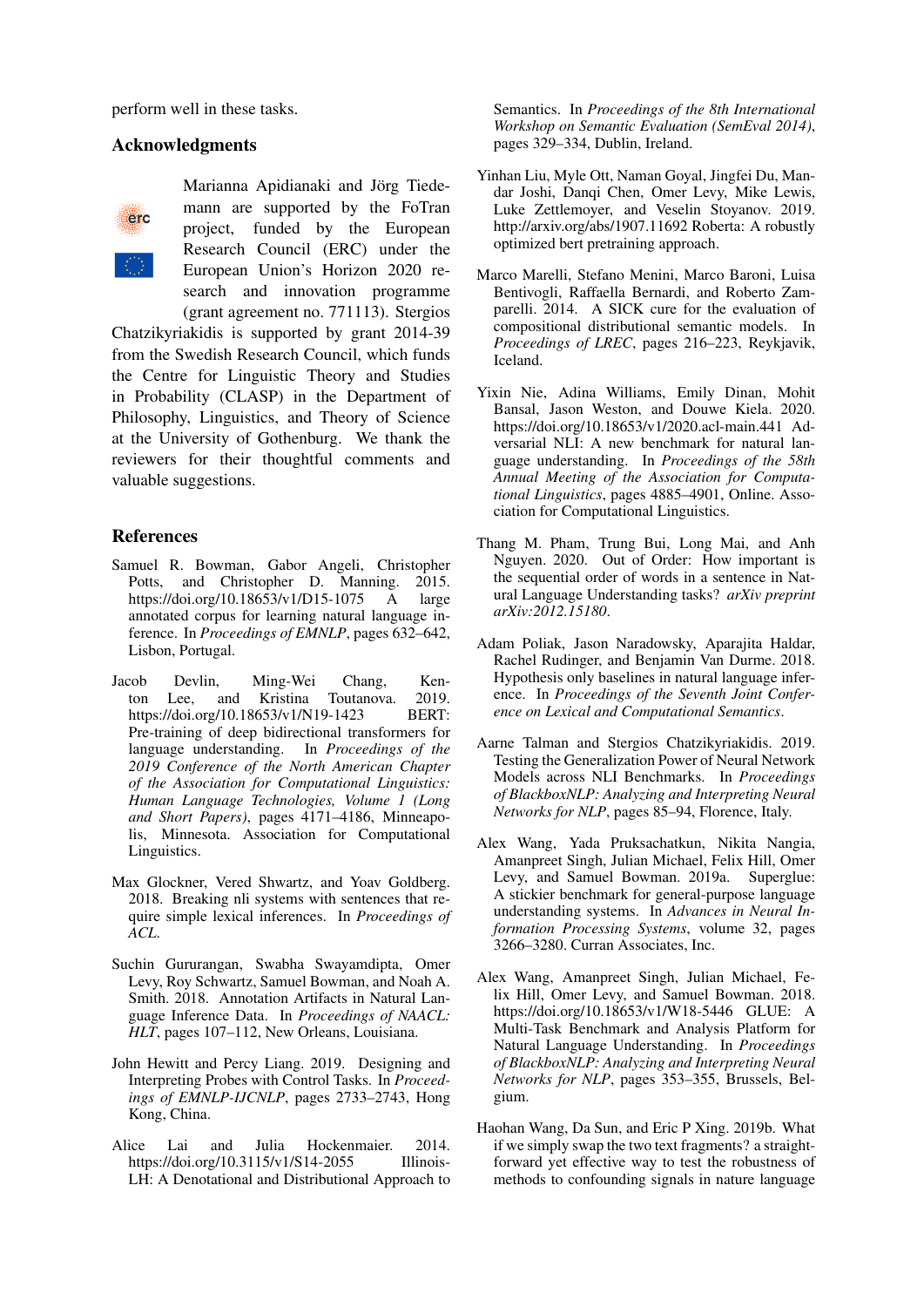inference tasks. In *Proceedings of the AAAI Conference on Artificial Intelligence*, volume 33, pages 7136–7143.

- Adina Williams, Nikita Nangia, and Samuel R. Bowman. 2018. A broad-coverage challenge corpus for sentence understanding through inference. In *Proceedings of NAACL*.
- Xiang Zhou and Mohit Bansal. 2020. Towards robustifying NLI models against lexical dataset biases. In *Proceedings of the 58th Annual Meeting of the Association for Computational Linguistics*, pages 8759– 8771. Association for Computational Linguistics.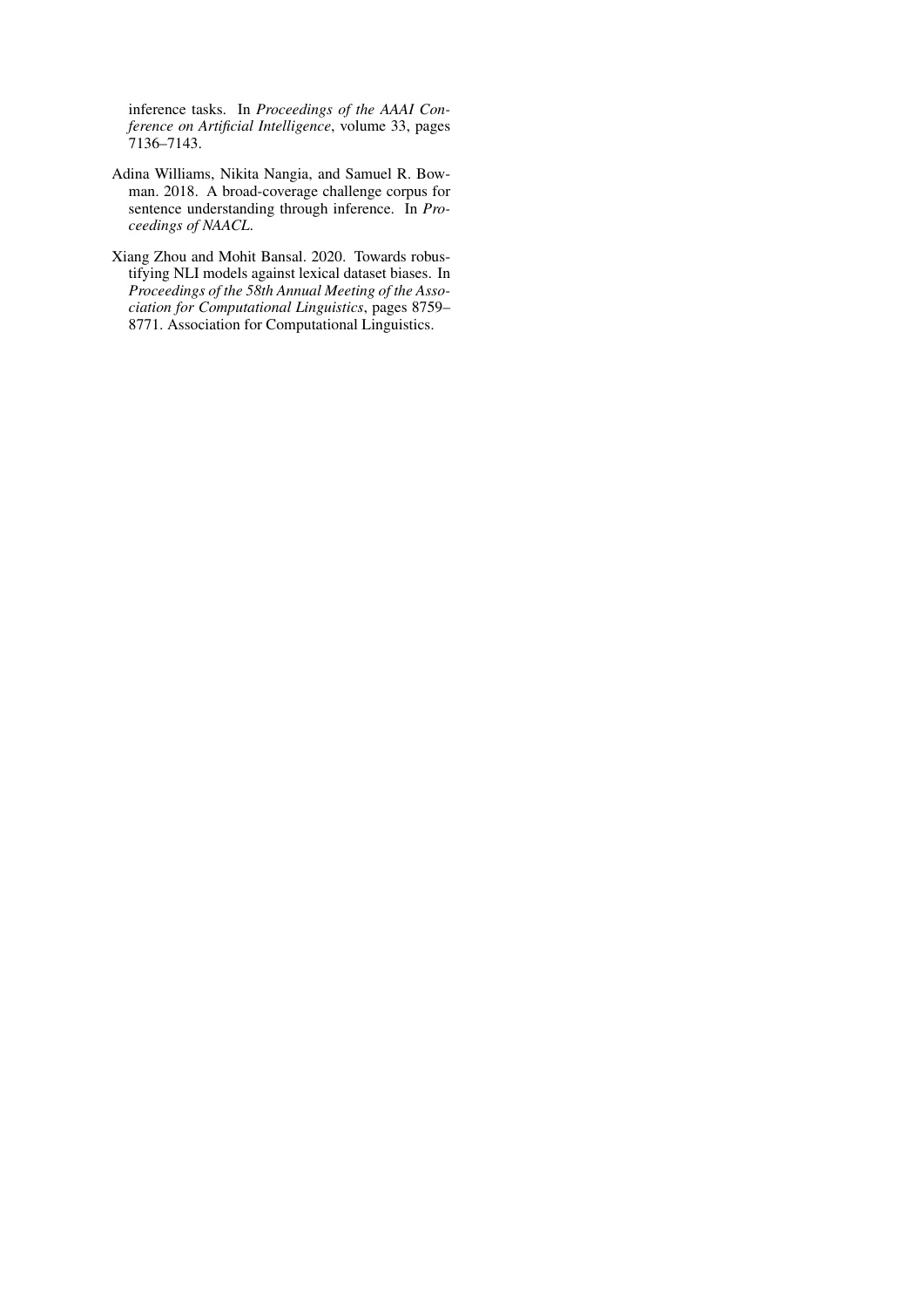# Appendix

Table 1 contains examples of sentence pairs from the MNLI-NOUN test set for which BERT predicted the correct labels. Table 2 contains statistics for the number of tokens removed from the corrupted MNLI datasets. Table 3 contains statistics for the number of tokens removed from the corrupted ANLI test sets.